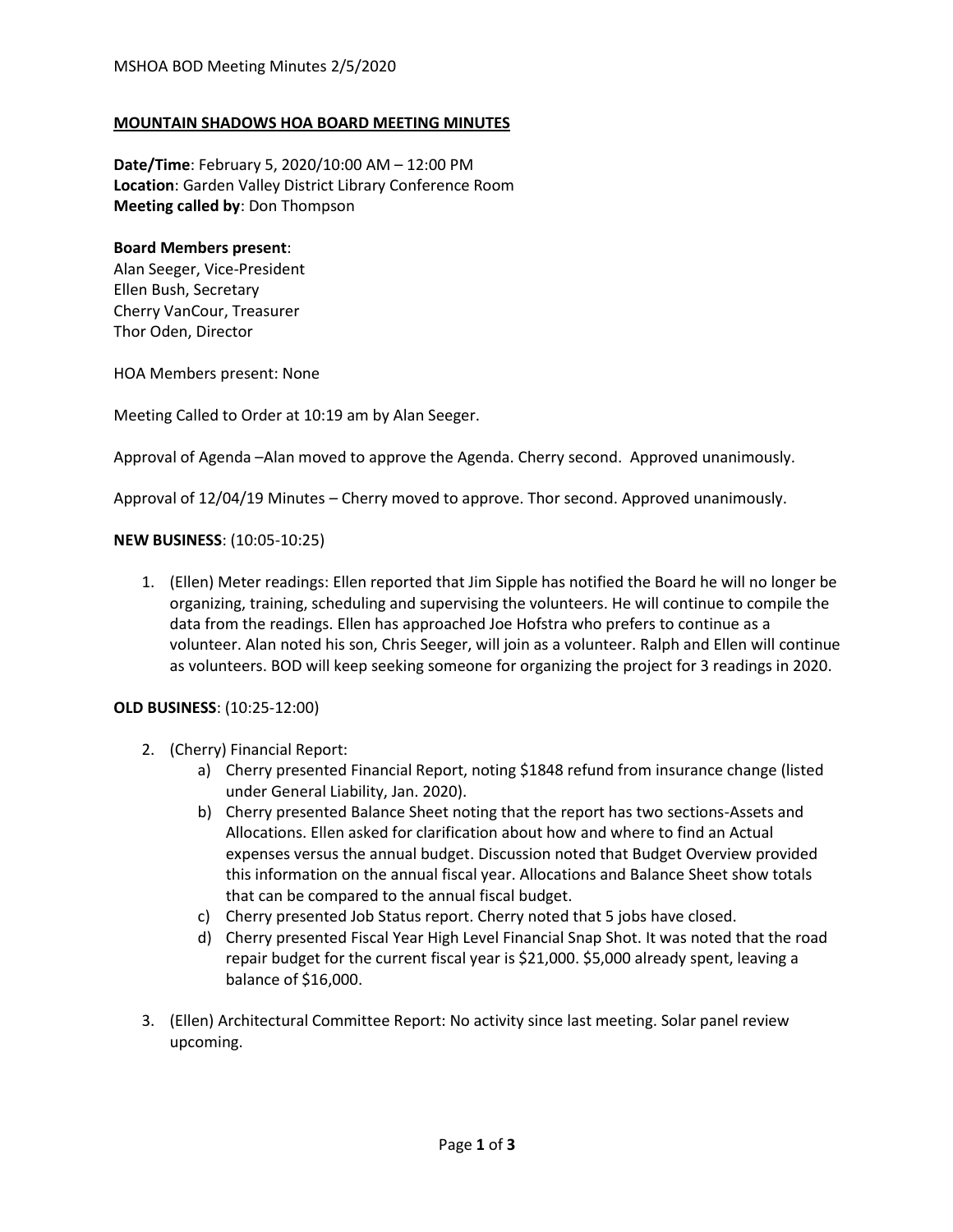## 4. Update on Current Action Items

# a) (Ellen) Update on Phase 4

As was reported at the Board meeting on December 4, the Board received documents regarding Phase 4 sent via MSD attorney. The Board and Phase 4 Committee met in early January (1/7) to review input from MSHOA attorney and Phase 4 Committee members. There are three documents:

- Easement and License Agreement
- Water System Bill of Sale
- Amendment to CCRs

Board and Committee members felt it unnecessary to sign the Easement and License Agreement as it is considered guaranteed. Moreover, any judicial proceeding would produce one in "prescriptive" form. Upon further review, the Board has reconsidered this decision and will meet in Executive Session to discuss this further.

Board and Committee along with attorney feel it not beneficial to sign the Water System Bill of Sale. CCRs state HOA is the owner.

The Amendment is still under review as it contains more challenging aspects. The Amendment refers to water connections in Phase 4 to be reserved for possible future use. The Board and Committee are sending the new owner of Phase 4, Roman Catholic Diocese of Boise a letter explaining that the Water License does not allow any additional water connections.

The Board has identified possible conflicts to the CCRs in the Amendment. Further legal advice is being sought about these specific items.

The Board looks forward to making a more complete report to the membership when possible.

- b) (Thor) Road report: two bids from 2019 did not work out. Need to get on this project early.
- c) (Alan) Website update report: Alan has been in conversation with Lance Price, the builder and domain keeper of the site, and Brian Ellis, the current administrator. The goal of the update is to make the website more focused on the homeowners and lot owners, a simple tool for their use. Suggestions include having a simple home page with explanation/guide to the tabs, fewer tabs, perhaps a news section. A Beta or draft version will be prepared for input by all.

No Public Comment

MEETING ADJOURNED at 11:33 PM.